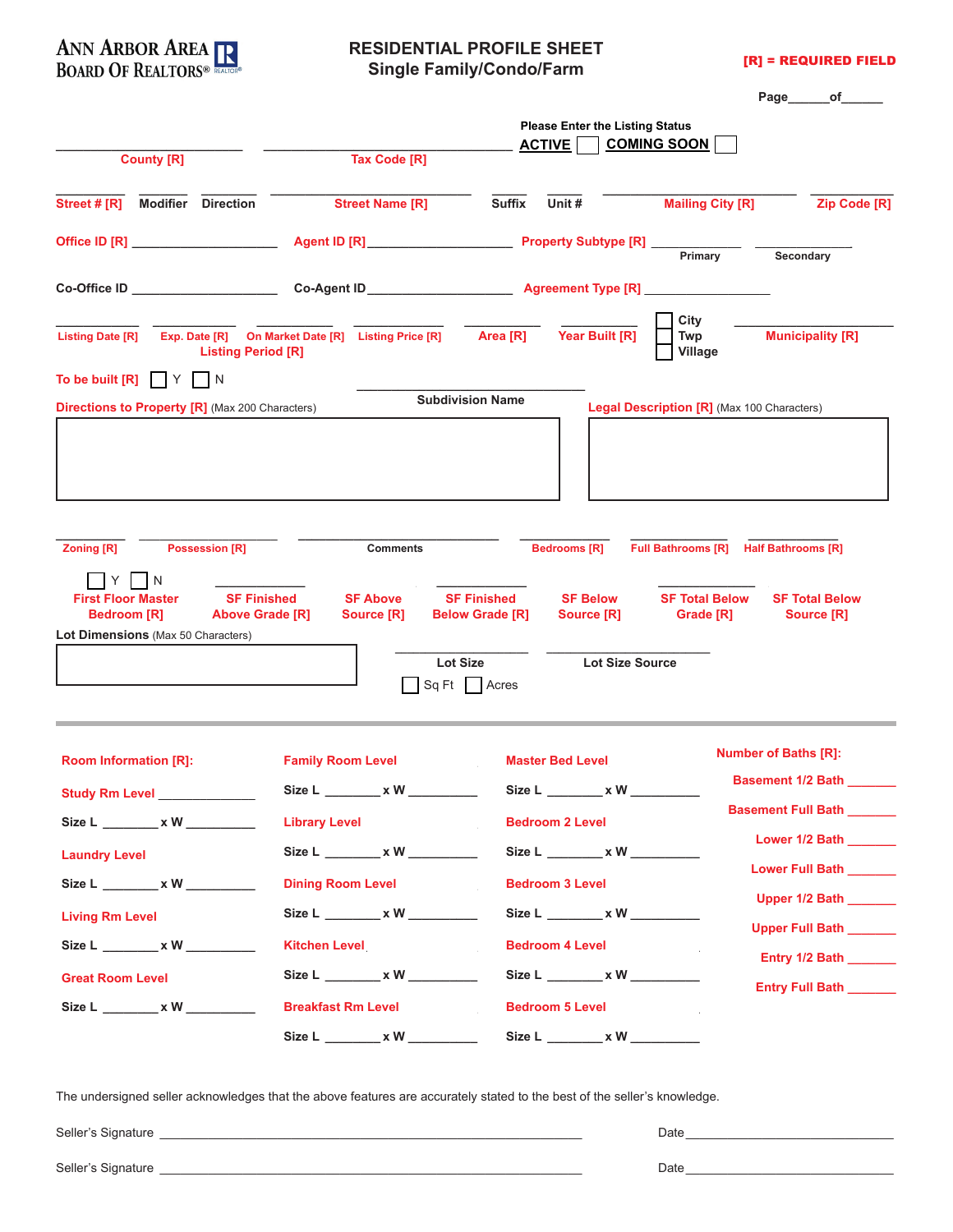

### **RESIDENTIAL PROFILE SHEET Single Family/Condo/Farm Continued**

[R] = REQUIRED FIELD

**Page\_\_\_\_\_\_of\_\_\_\_\_\_**

| <b>School District [R]</b>                                                            | Elem School Name<br>$\prod Y$<br>Elem Bus<br>$\vert N$<br>(Required if Ann Arbor School District) (Required if Ann Arbor School District)                                       | Jr. High School Name<br>Jr. High Bus                  | $\vert$ Y $\vert$ N | <b>High School Name</b><br><b>High Bus</b><br>$Y$    N<br>(Required if Ann Arbor School District) |
|---------------------------------------------------------------------------------------|---------------------------------------------------------------------------------------------------------------------------------------------------------------------------------|-------------------------------------------------------|---------------------|---------------------------------------------------------------------------------------------------|
| <b>School District Comment</b>                                                        | <b>Elementary Comment</b>                                                                                                                                                       | Jr. High Comment                                      |                     | <b>High School Comment</b>                                                                        |
| <b>Summer Taxes [R]</b>                                                               | Summer Tax Yr [R]<br><b>Winter Taxes [R]</b>                                                                                                                                    | <b>Winter Tax Yr [R]</b>                              |                     | <b>Tax Value [R]</b><br>Tax Value Yr [R]                                                          |
| <b>State Eq Value [R]</b><br>State Eq Val Yr [R]                                      | <b>Annual Village Taxes</b>                                                                                                                                                     | <b>Annual Village Tax Yr</b>                          | Homestead [R]       | N<br><b>Homestead Comment</b>                                                                     |
| N<br><b>Golf Course Comm</b>                                                          | <b>Lake Name</b>                                                                                                                                                                |                                                       |                     |                                                                                                   |
| Public Remarks (Max 1250 Characters)                                                  |                                                                                                                                                                                 |                                                       |                     |                                                                                                   |
| Agent Only Comments (Max 500 Characters)<br>Syndication Remarks (Max 1250 Characters) |                                                                                                                                                                                 |                                                       |                     |                                                                                                   |
|                                                                                       |                                                                                                                                                                                 |                                                       |                     |                                                                                                   |
| <b>Owner Name</b>                                                                     |                                                                                                                                                                                 |                                                       |                     |                                                                                                   |
| <b>Showing Instructions [R]</b> (Max 150 Characters)                                  |                                                                                                                                                                                 | <b>Showing Time Instructions (Max 400 Characters)</b> |                     |                                                                                                   |
|                                                                                       |                                                                                                                                                                                 |                                                       |                     |                                                                                                   |
| <b>Commission:</b>                                                                    |                                                                                                                                                                                 |                                                       |                     |                                                                                                   |
| <b>Buyer Agent [R]</b><br><b>Variable Rate Commission</b><br>$\mathsf{I}$ Y           | <b>Sub Agent [R]</b><br><b>Trans Coord [R]</b><br>N<br>The undersigned seller acknowledges that the above features are accurately stated to the best of the seller's knowledge. | <b>Energy Cert [R]</b>                                |                     | <b>Certification Type</b><br><b>Year Cert</b><br>(Required if Yes for Energy Certified)           |
| Seller's Signature                                                                    |                                                                                                                                                                                 |                                                       | Date                |                                                                                                   |

Seller's Signature \_\_\_\_\_\_\_\_\_\_\_\_\_\_\_\_\_\_\_\_\_\_\_\_\_\_\_\_\_\_\_\_\_\_\_\_\_\_\_\_\_\_\_\_\_\_\_\_\_\_\_\_\_\_\_\_\_\_\_\_\_ Date \_\_\_\_\_\_\_\_\_\_\_\_\_\_\_\_\_\_\_\_\_\_\_\_\_\_\_\_\_\_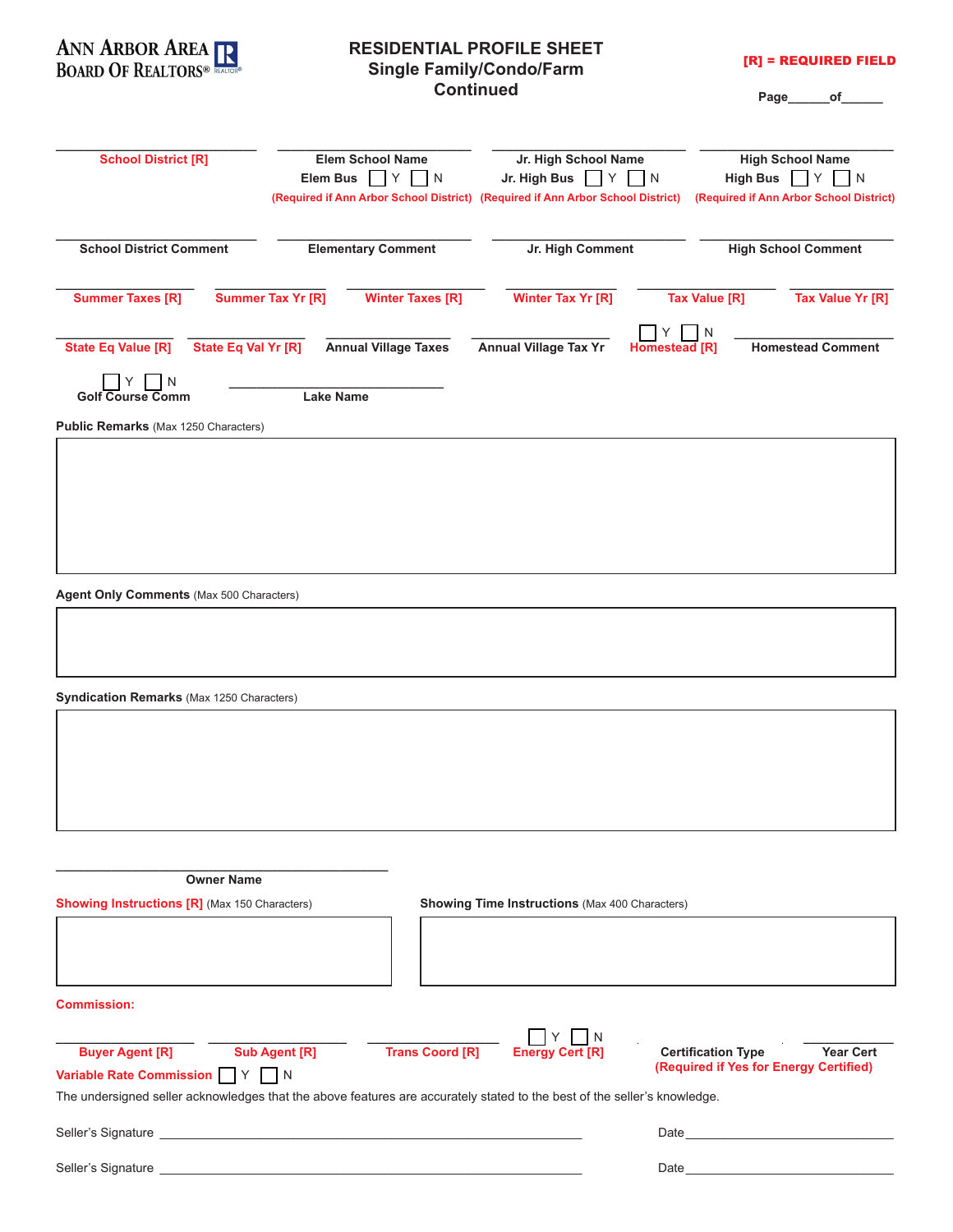

The undersigned seller acknowledges that the above features are accurately stated to the best of the seller's knowledge.

Seller's Signature **Date 20 and 20 and 20 and 20 and 20 and 20 and 20 and 20 and 20 and 20 and 20 and 20 and 20 and 20 and 20 and 20 and 20 and 20 and 20 and 20 and 20 and 20 and 20 and 20 and 20 and 20 and 20 and 20 and 2** 

Seller's Signature **Date 20 and 20 and 20 and 20 and 20 and 20 and 20 and 20 and 20 and 20 and 20 and 20 and 20 and 20 and 20 and 20 and 20 and 20 and 20 and 20 and 20 and 20 and 20 and 20 and 20 and 20 and 20 and 20 and 2**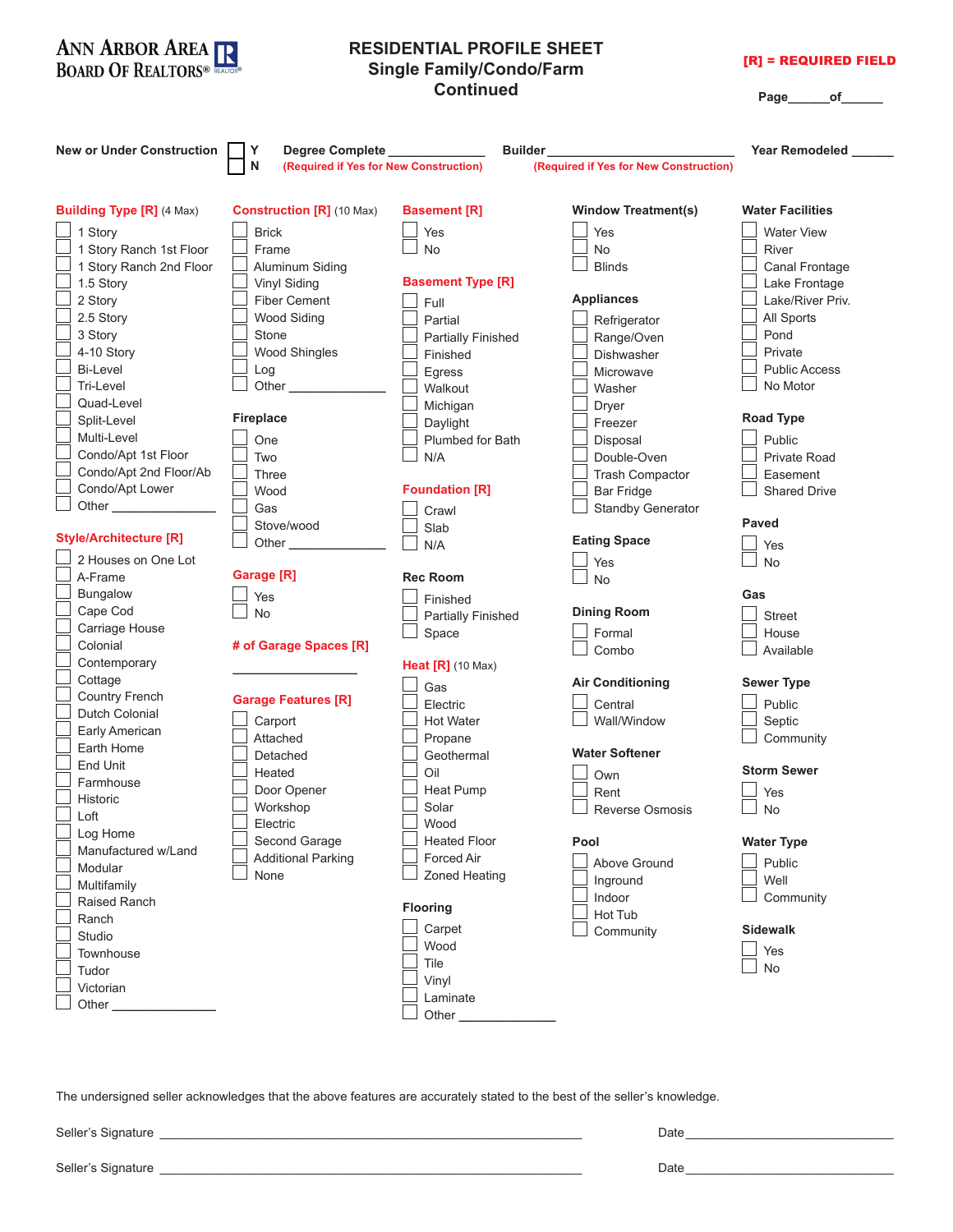

#### **RESIDENTIAL PROFILE SHEET Single Family/Condo/Farm Continued**

[R] = REQUIRED FIELD

**Page\_\_\_\_\_\_of\_\_\_\_\_\_**

| <b>Inside Features</b>                                                                                                                                                                                                                    | <b>Outside Features</b>                                                                                                                                                                                              | <b>Existing Finance</b>                                                                                                                                                                                            | <b>Ownership [R]</b>                                                                                                                                                                           | <b>Publish to VOW [R]</b>                                                                                                                                               |
|-------------------------------------------------------------------------------------------------------------------------------------------------------------------------------------------------------------------------------------------|----------------------------------------------------------------------------------------------------------------------------------------------------------------------------------------------------------------------|--------------------------------------------------------------------------------------------------------------------------------------------------------------------------------------------------------------------|------------------------------------------------------------------------------------------------------------------------------------------------------------------------------------------------|-------------------------------------------------------------------------------------------------------------------------------------------------------------------------|
| Central Vacuum<br><b>Master Bath</b><br>Attic Fan<br>Spa Tub<br><b>Disabled Facilities</b><br>Skylight<br>Elevator<br>Cathedral/Vault Ceiling<br>Sump Pump<br><b>Security System</b><br>Loft/Bonus Room<br>Ceiling Fan(s)<br>In-Law Suite | Fenced<br>Cable Available<br>Patio<br>Deck<br>Balcony<br>Porch<br>Dock<br>Access for Disabled<br>Sprinkler System<br>Outbuilding<br>Pole Barn<br>Shed<br>Invisible Fence<br>4 Season/Heated<br><b>Enclosed Porch</b> | Not Assumable<br>Assume/Assign<br>Listing Terms [R] (6 Max)<br><b>MSHDA</b><br>Lease To Own<br><b>Land Contract</b><br><b>Rural Development</b><br>Co-Operative<br>Conventional<br>Cash<br><b>FHA</b><br><b>VA</b> | $\blacktriangledown$<br><b>Short Sale [R]</b><br>Yes<br><b>No</b><br><b>Show Address to Public</b><br>Yes<br><b>No</b><br><b>Show Address to Clients</b><br>Yes<br><b>No</b><br><b>IDX</b> [R] | Yes<br><b>No</b><br><b>Show Address on VOW [R]</b><br>Yes<br><b>No</b><br>Show AVM on VOW [R]<br>Yes<br><b>No</b><br><b>VOW Public Comments [R]</b><br>Yes<br><b>No</b> |
|                                                                                                                                                                                                                                           | <b>Private Entry</b><br><b>Tennis Court</b><br><b>Gated Drive</b><br>Satellite Dish                                                                                                                                  |                                                                                                                                                                                                                    | Yes<br><b>No</b>                                                                                                                                                                               |                                                                                                                                                                         |
| <b>Exclusions</b> (Max 50 Characters)                                                                                                                                                                                                     |                                                                                                                                                                                                                      |                                                                                                                                                                                                                    |                                                                                                                                                                                                |                                                                                                                                                                         |

### CONDO

| <b>Site Condo [R]</b><br>Yes<br><b>No</b> | HOA [R]<br>Yes<br><b>No</b>                                                  | Assoc. Fee Includes<br>(Required if Yes for HOA)<br>None<br>Insurance | <b>Assoc. Amenities</b><br>(Required if Yes for HOA)<br>None<br><b>Tennis Court</b> |
|-------------------------------------------|------------------------------------------------------------------------------|-----------------------------------------------------------------------|-------------------------------------------------------------------------------------|
| Condo<br>Detached                         | Assoc. Fee (Required if Yes for HOA)                                         | Pest Control<br>Sewer<br>Maintenance Structure                        | Playground<br>Storage Unit<br>Designated Parking Spot                               |
| Attached<br><b>End Unit</b>               | <b>Contact Name/Website (Max 60 Characters)</b><br>(Required if Yes for HOA) | Cable TV<br>Gas<br>Maintenance Grounds                                | Hot Tub<br>Sauna                                                                    |
| Yes<br><b>No</b>                          |                                                                              | Electricity<br>Internet                                               | Gym/Exercise Room<br>Clubhouse<br><b>Walking Trails</b>                             |
| <b>Entry Level</b>                        | Phone Number/Email (Max 60 Characters)<br>(Required if Yes for HOA)          | Security<br><b>Utilities</b><br>Snow Removal                          | <b>Community Room</b><br>Pool<br>Laundry                                            |
| Elevator<br>Yes                           |                                                                              | Trash<br>Water                                                        | On-Site Maintenance                                                                 |
| <b>No</b>                                 | Fee Period (Required if Yes for HOA)                                         |                                                                       |                                                                                     |

The undersigned seller acknowledges that the above features are accurately stated to the best of the seller's knowledge.

Seller's Signature **Law and Contract and Contract and Contract and Contract and Contract and Contract and Contract and Contract and Contract and Contract and Contract and Contract and Contract and Contract and Contract and** 

|  | Seller's Signature |
|--|--------------------|
|--|--------------------|

 $Date \_$